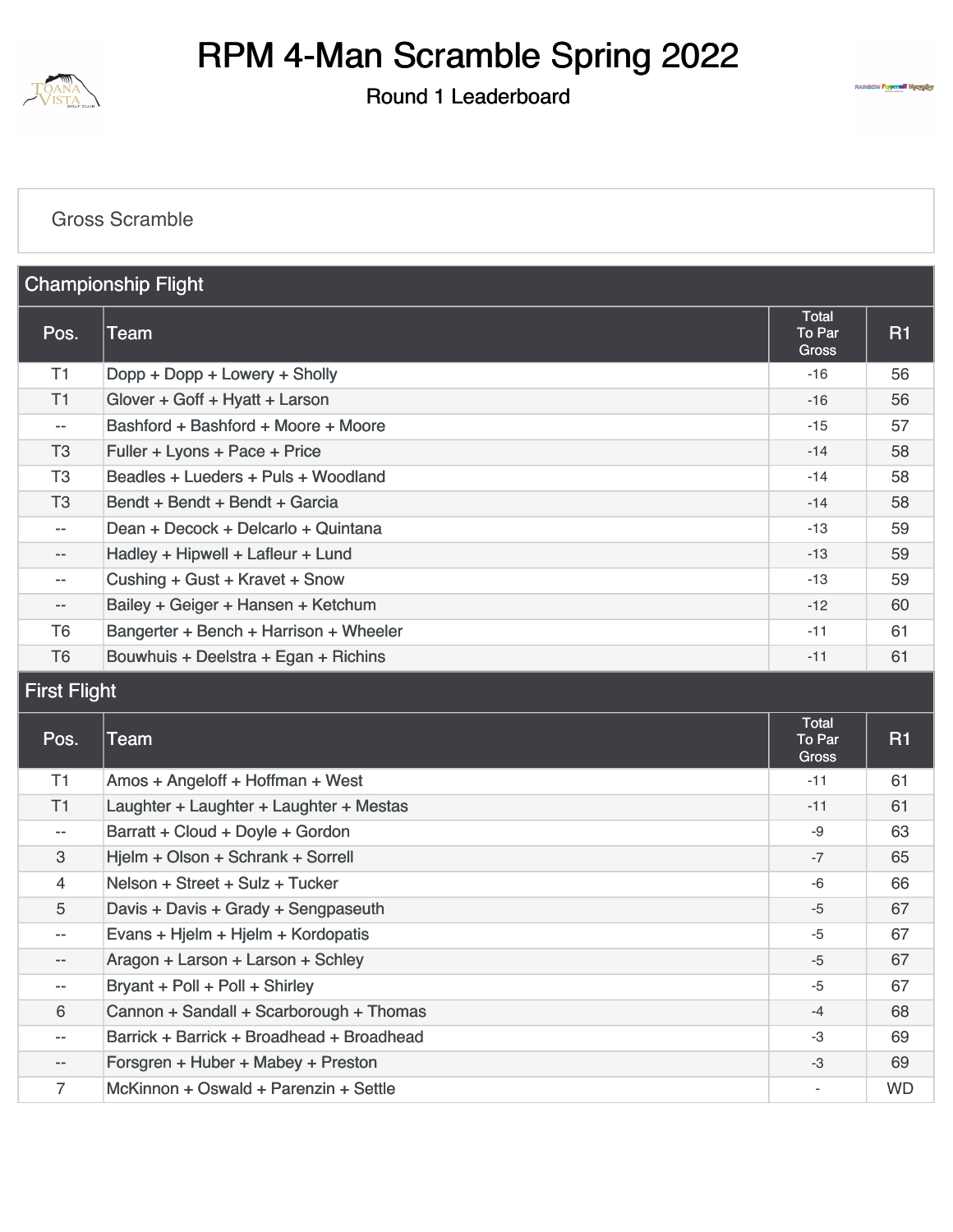

#### Round 1 Leaderboard



#### [Net Scramble](https://static.golfgenius.com/v2tournaments/8442290959273740879?called_from=&round_index=1)

| <b>Championship Flight</b> |                                        |                                      |      |
|----------------------------|----------------------------------------|--------------------------------------|------|
| Pos.                       | Team                                   | <b>Total</b><br>To Par<br><b>Net</b> | R1   |
| $\overline{\phantom{a}}$   | Glover + Goff + Hyatt + Larson         | $-19.1$                              | 52.9 |
| $- -$                      | Dopp + Dopp + Lowery + Sholly          | $-18.1$                              | 53.9 |
| 1                          | Bashford + Bashford + Moore + Moore    | $-17.9$                              | 54.1 |
| 2                          | Cushing + Gust + Kravet + Snow         | $-17.5$                              | 54.5 |
| 3                          | Hadley + Hipwell + Lafleur + Lund      | $-17.3$                              | 54.7 |
| $- -$                      | Bendt + Bendt + Bendt + Garcia         | $-16.9$                              | 55.1 |
| $\overline{4}$             | Dean + Decock + Delcarlo + Quintana    | $-16.8$                              | 55.2 |
| $- -$                      | Beadles + Lueders + Puls + Woodland    | $-16.7$                              | 55.3 |
| 5                          | Bailey + Geiger + Hansen + Ketchum     | $-16.1$                              | 55.9 |
| $- -$                      | Fuller + Lyons + Pace + Price          | $-15.8$                              | 56.2 |
| $- -$                      | Bouwhuis + Deelstra + Egan + Richins   | $-15.6$                              | 56.4 |
| $- -$                      | Bangerter + Bench + Harrison + Wheeler | $-14.9$                              | 57.1 |

### First Flight

| Pos.              | Team                                      | <b>Total</b><br>To Par<br><b>Net</b> | <b>R1</b> |
|-------------------|-------------------------------------------|--------------------------------------|-----------|
| $\qquad \qquad -$ | Laughter + Laughter + Laughter + Mestas   | $-17.5$                              | 54.5      |
| $- -$             | Amos + Angeloff + Hoffman + West          | $-16.5$                              | 55.5      |
| 1.                | Barratt + Cloud + Doyle + Gordon          | $-14$                                | 58        |
| $\overline{2}$    | Bryant + Poll + Poll + Shirley            | $-13.1$                              | 58.9      |
| $-\,-$            | Hjelm + Olson + Schrank + Sorrell         | $-13$                                | 59        |
| 3                 | Aragon + Larson + Larson + Schley         | $-12.5$                              | 59.5      |
| $\overline{4}$    | Evans + Hjelm + Hjelm + Kordopatis        | $-11.5$                              | 60.5      |
| $- -$             | Nelson + Street + Sulz + Tucker           | $-11$                                | 61        |
| 5                 | Forsgren + Huber + Mabey + Preston        | $-10.4$                              | 61.6      |
| $- -$             | Davis + Davis + Grady + Sengpaseuth       | $-10.1$                              | 61.9      |
| $- -$             | Cannon + Sandall + Scarborough + Thomas   | $-10.1$                              | 61.9      |
| 6                 | Barrick + Barrick + Broadhead + Broadhead | $-9.9$                               | 62.1      |
| $\overline{7}$    | McKinnon + Oswald + Parenzin + Settle     |                                      | <b>WD</b> |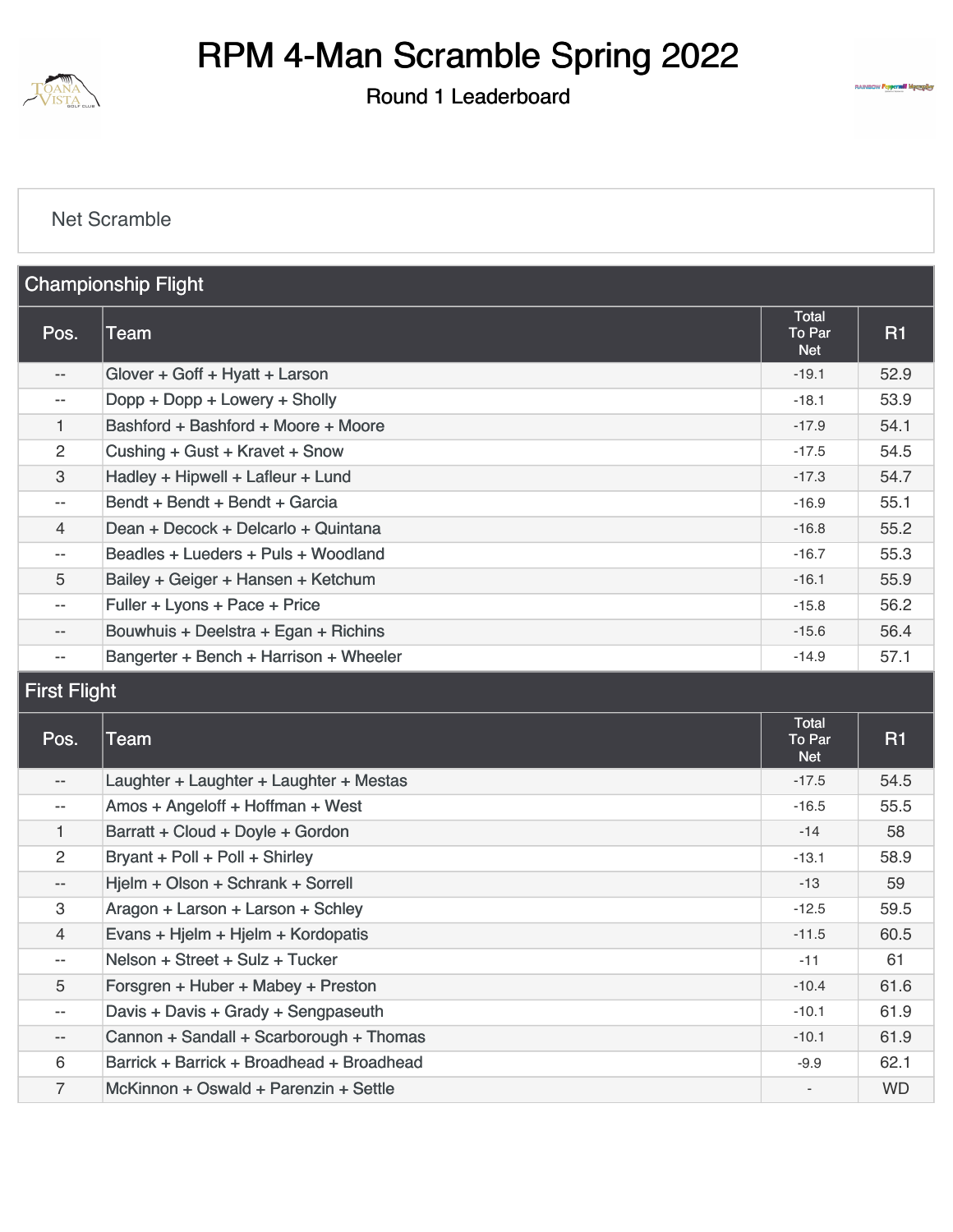

Round 1 Leaderboard



[Gross Skins](https://static.golfgenius.com/v2tournaments/8433937500547893823?called_from=&round_index=1)

| <b>Championship Flight</b>              |              |              |                |  |
|-----------------------------------------|--------------|--------------|----------------|--|
| <b>Foursome</b>                         | <b>Skins</b> | <b>Purse</b> | <b>Details</b> |  |
| Dopp + Dopp + Lowery + Sholly           |              | \$240.00     | Eagle on 14    |  |
| First Flight                            |              |              |                |  |
| <b>Foursome</b>                         | <b>Skins</b> | <b>Purse</b> | <b>Details</b> |  |
| Aragon + Larson + Larson + Schley       |              | \$65.00      | Eagle on 10    |  |
| Davis + Davis + Grady + Sengpaseuth     |              | \$65.00      | Birdie on 2    |  |
| Laughter + Laughter + Laughter + Mestas |              | \$65.00      | Birdie on 4    |  |
| Amos + Angeloff + Hoffman + West        |              | \$65.00      | Eagle on 5     |  |

Total Purse Allocated: \$500.00